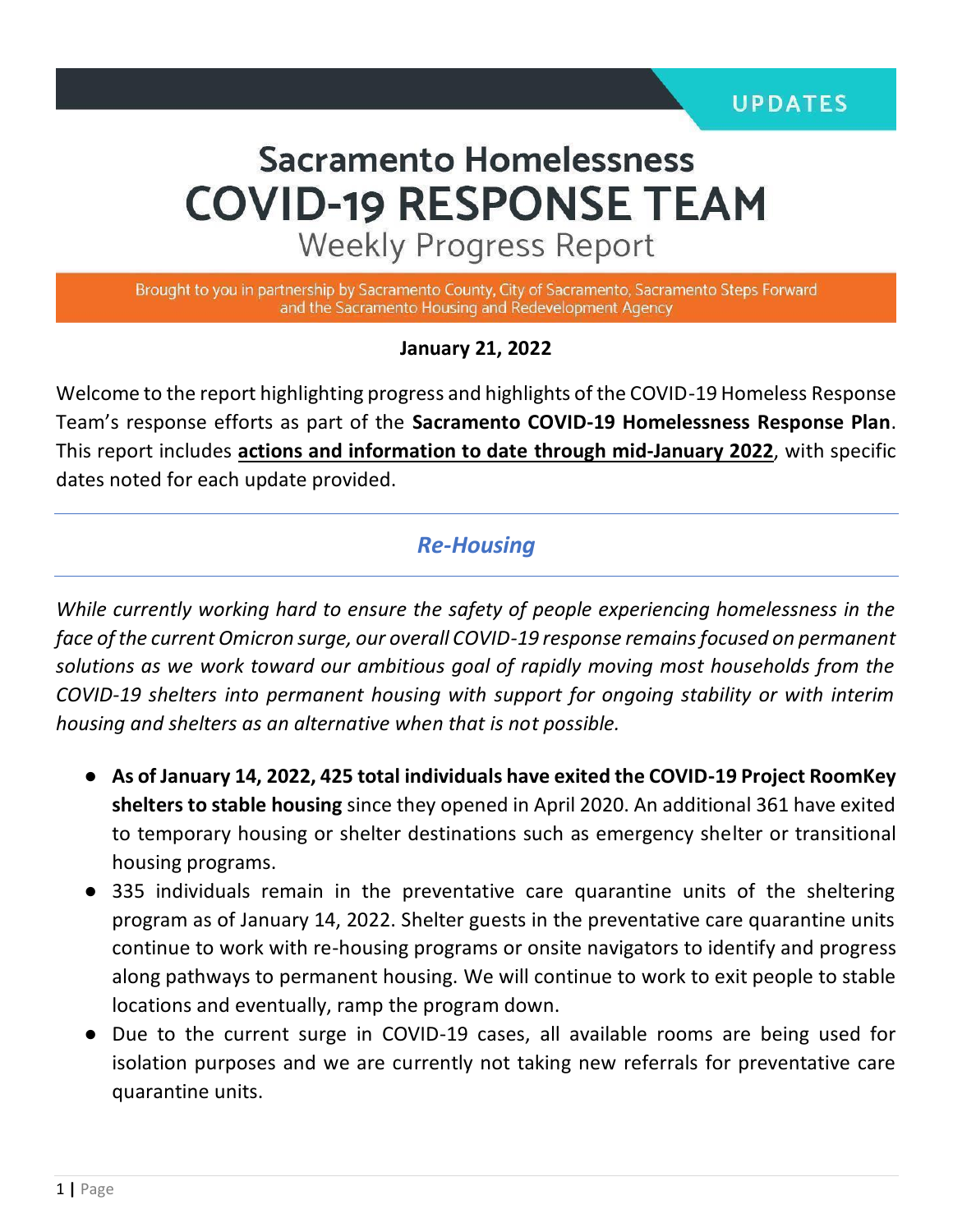Support for re-housing providers working with clients in COVID-19 shelters continues to assist providers to accelerate and monitor progress toward housing, including ongoing, regular case conferencing by program, as well as weekly cross-program case conferences and meetings of Program Leads and providers.

The Rehousing Team has continued to focus additional attention and resources on engaging and supporting shelter guests who have been in the COVID-19 shelters for over a year to exit to housing, maintaining increased communication and engagement opportunities with both guests and their rehousing providers to ensure housing goals are set and pursued and challenges are identified and addressed as quickly as possible.

# *Isolation/Quarantine*

*As an emergency response to COVID-19, medically supported isolation care centers and preventative quarantine care centers have been temporarily funded to provide safe places for people experiencing homelessness who are COVID+, symptomatic, or highly vulnerable.*

**As COVID-19 cases have surged across the country due to the prevalence and contagiousness of the Omicron variant, impacting the population of people experiencing homelessness as well as those working with them, the COVID-19 Response/Rehousing Team, in partnership with Public Health, have increased the medically-supported isolation capacity to attempt to meet the higher demand of people experiencing homelessness who are COVID+ while still protecting the vulnerable guests in the preventative quarantine care units.**

# **Total Individuals and Households Served**

The total number of rooms currently and the number of individuals/households served since April 8, 2020 **through January 14, 2022** are as follows:

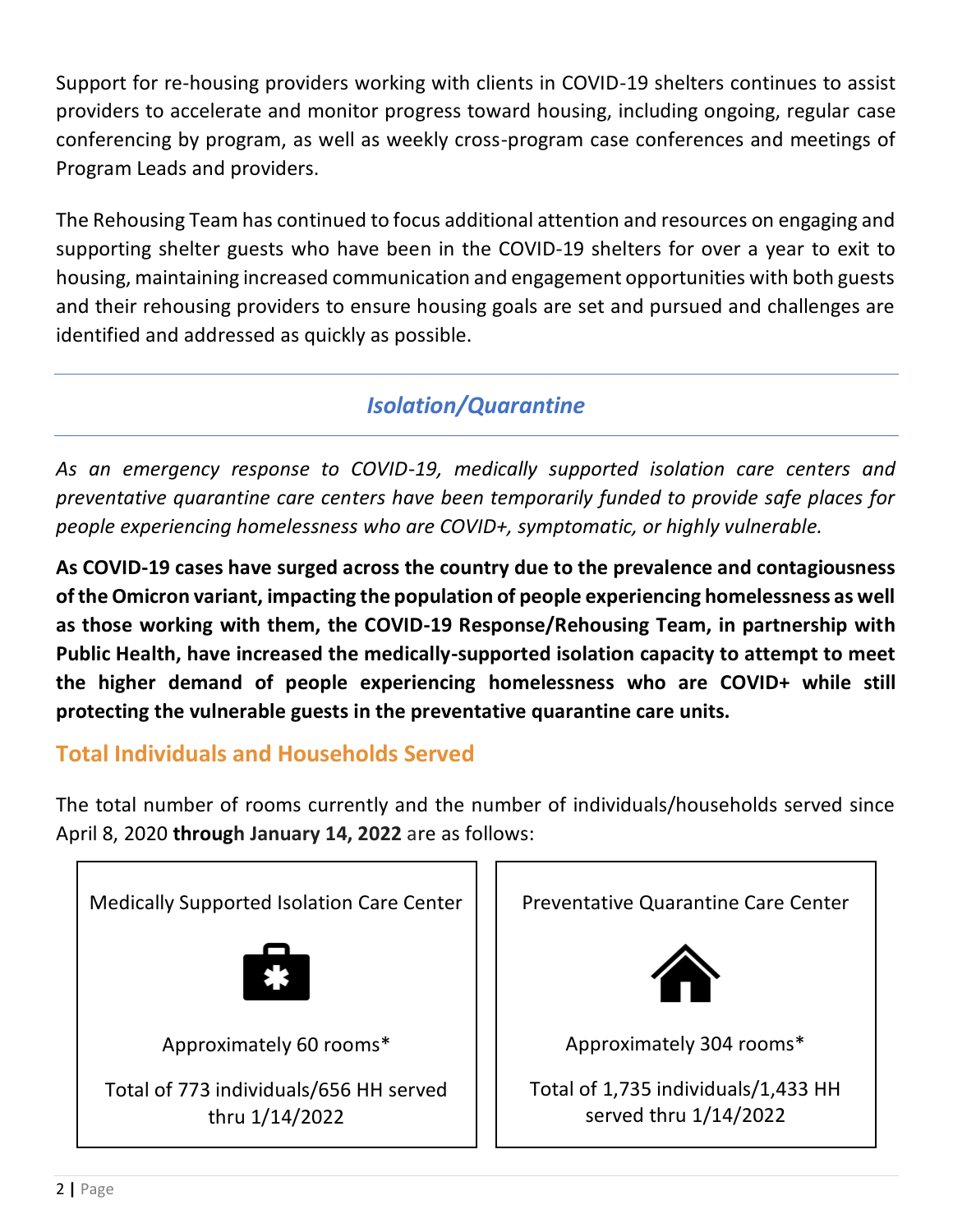*\* Additional medical isolation rooms have been made available in response to increasing demand, and so the number of medical isolation rooms available fluctuates on a daily basis. Total unduplicated served since 4/8/20: 2,051 individuals.* 

## **Length of Stay for Individuals Served in the Sheltering Program**

The **average length of stay** for individuals currently in the sheltering program is 230 days, or about **7.5 months.<sup>1</sup>** Of those 335 individuals in the shelters as of January 14, 2022:

- 88% have been there for more than a month
- 63% have been there more than 3 months
- 27% have been there over 6 months
- 21% have been there over a year

The average length of stay for **all** individuals who have been served by the preventative care quarantine centers (including both people who have exited and people who remain) since they opened in April 2020 is 161 days, or just over 5 months. Among those 1,389 total individuals:

- 77% had/have a length of stay of a month or longer
- 53% had/have a length of stay longer than 3 months
- 35% had/have a length of stay longer than 6 months
- 12% had/have a length of stay of more than a year

Length of stay information for all individuals served by the preventative care quarantine centers as of January 14, 2022, broken down by people who have exited and people who remain in the shelters, is as follows:

|                                   |               | <b>Individuals who:</b> |          |  |
|-----------------------------------|---------------|-------------------------|----------|--|
|                                   | <b>Total</b>  | have                    | are in   |  |
| <b>Length of Stay</b>             | <b>Served</b> | exited                  | shelters |  |
| 30 days or less                   | 325           | 284                     | 41       |  |
| 31 to 60 days (1-2 months)        | 209           | 137                     | 72       |  |
| 61 to 90 days (2-3 months)        | 121           | 110                     | 11       |  |
| 91 to 180 days (3-6 months)       | 245           | 226                     | 19       |  |
| 181 to 365 days (6 months-1 year) | 321           | 199                     | 122      |  |
| 366 to 730 days (1-2 years)       | 167           | 97                      | 70       |  |
| Total                             | 1389          | 1054                    | 335      |  |

 $^1$  The length of stay information in this section covers only individuals served in the preventative care quarantine centers, since the medically supported isolation units are specifically for people who have tested positive for covid-19 and need a safe place to isolate until they are no longer contagious or experiencing symptoms.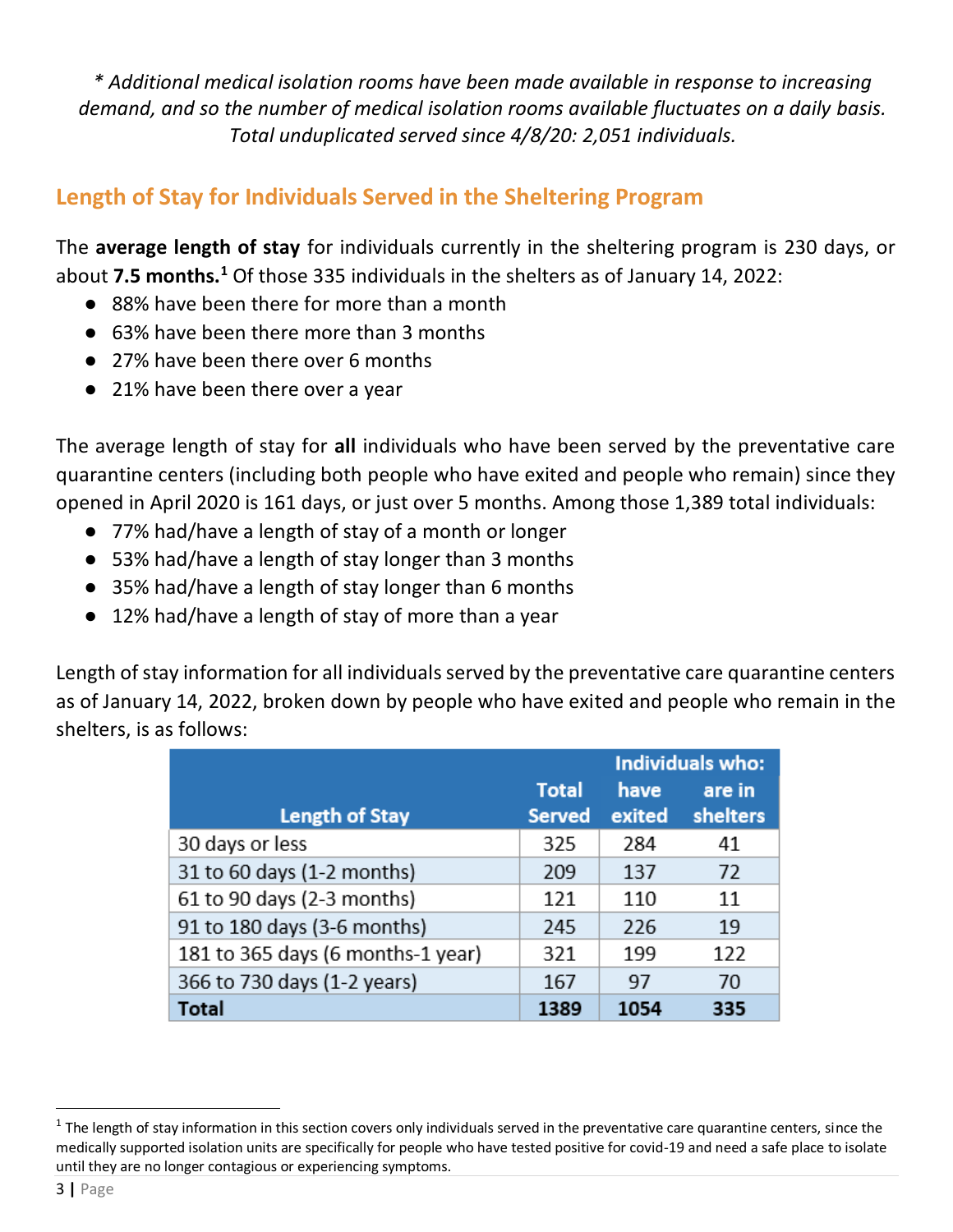### **Demographics**

The following is a demographic breakdown of the people served by the COVID-19 shelter system preventative quarantine units from April 8, 2020 through January 14, 2022.